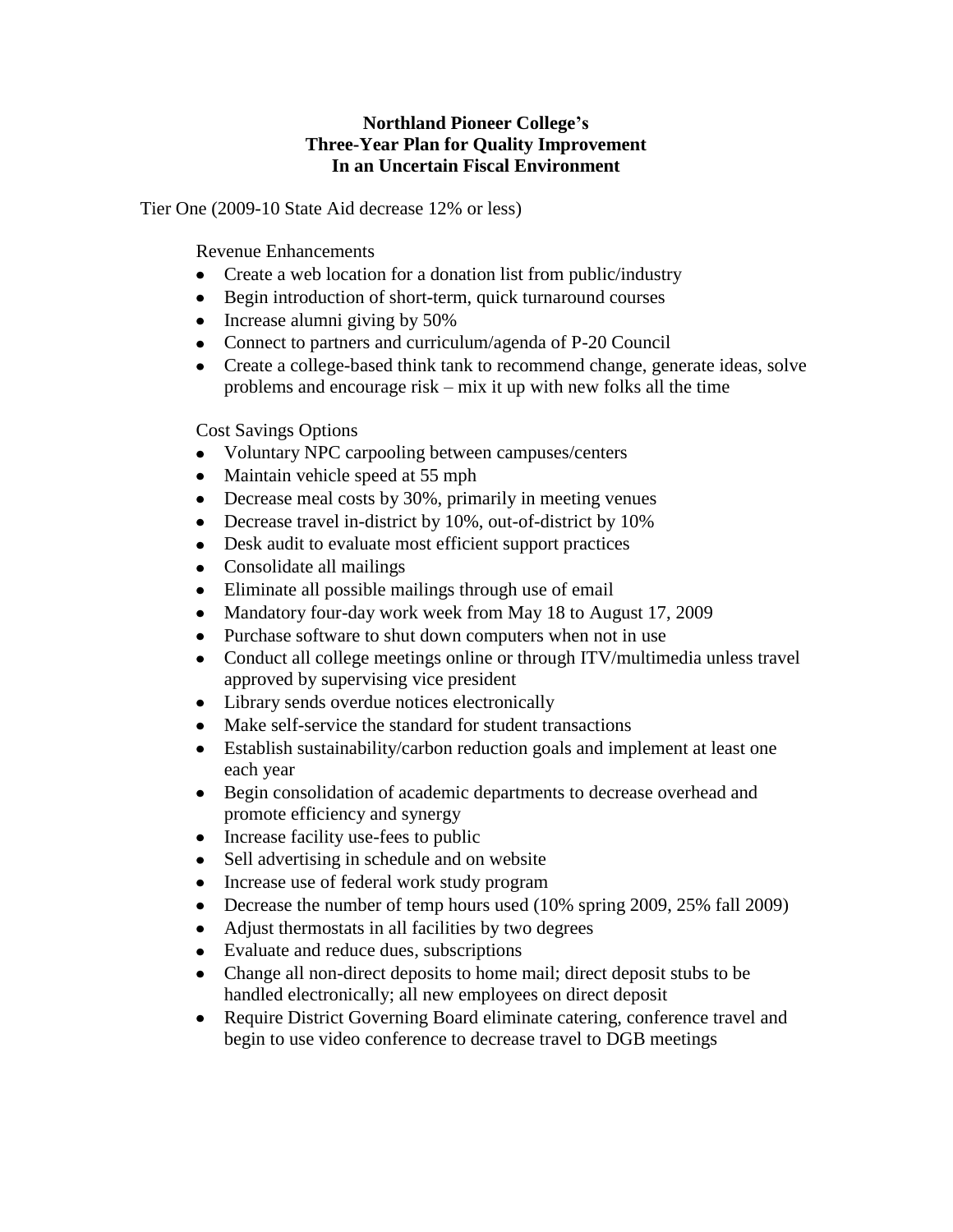Tier Two (2009-10 State Aid decrease 13-18%)

Revenue Enhancements

- Raise partnership funding/finances
- Charge community members for NPC bandwidth use
- $\bullet$ Increase student fees to increase revenue
- Increase availability of short-term classes
- Implement summer senior programs in appropriate communities  $\bullet$
- $\bullet$ Increase kids camp summer offerings
- Increase business and industry customization through contracts
- Increase partnerships college wide
- Enhance community links with public through college-hosted events
- Increase consortia agreements for library databases, etc.  $\bullet$

## Cost Savings Options

- Hiring freeze
- Mandated NPC car pooling
- Use of vans for NPC carpooling
- Increase class caps from 10 to 15 beginning fall, 2009
- Consolidate summer schedule and hours of service
- Eliminate raises
- $\bullet$ Decrease amount of in-kind in BIT
- $\bullet$ Evaluate data for additional center closure hours
- Examine bookstore for savings in rental programs, outsourcing
- Eliminate courier based on email and car pool delivery
- Consolidate center teaching schedule to maximize trips to centers  $\bullet$
- Eliminate similar class offerings such as courses in social sciences  $\bullet$
- Limit overload teaching  $\bullet$
- Implement one more sustainability goal  $\bullet$
- $\bullet$ Eliminate one day of week of janitorial service
- Design all classes to meet online one day/week  $\bullet$
- Move contracted faculty load to 33 per year or 18 per semester  $\bullet$
- Immediate freeze on out-of-district travel except as deemed critical by  $\bullet$ supervising vice president or required by grants
- Reduce all professional development funds by 40%  $\bullet$
- Reduce adjunct faculty line by 10% spring 2009, 25% fall 2009  $\bullet$
- Suspend lateral move procedure  $\bullet$
- Suspend vacation payout to at-will employees  $\bullet$
- Suspend filling VPL and VPL assistant position indefinitely  $\bullet$
- Place hold on Masters Facility plan
- Suspension of vehicle replacement cycle $\bullet$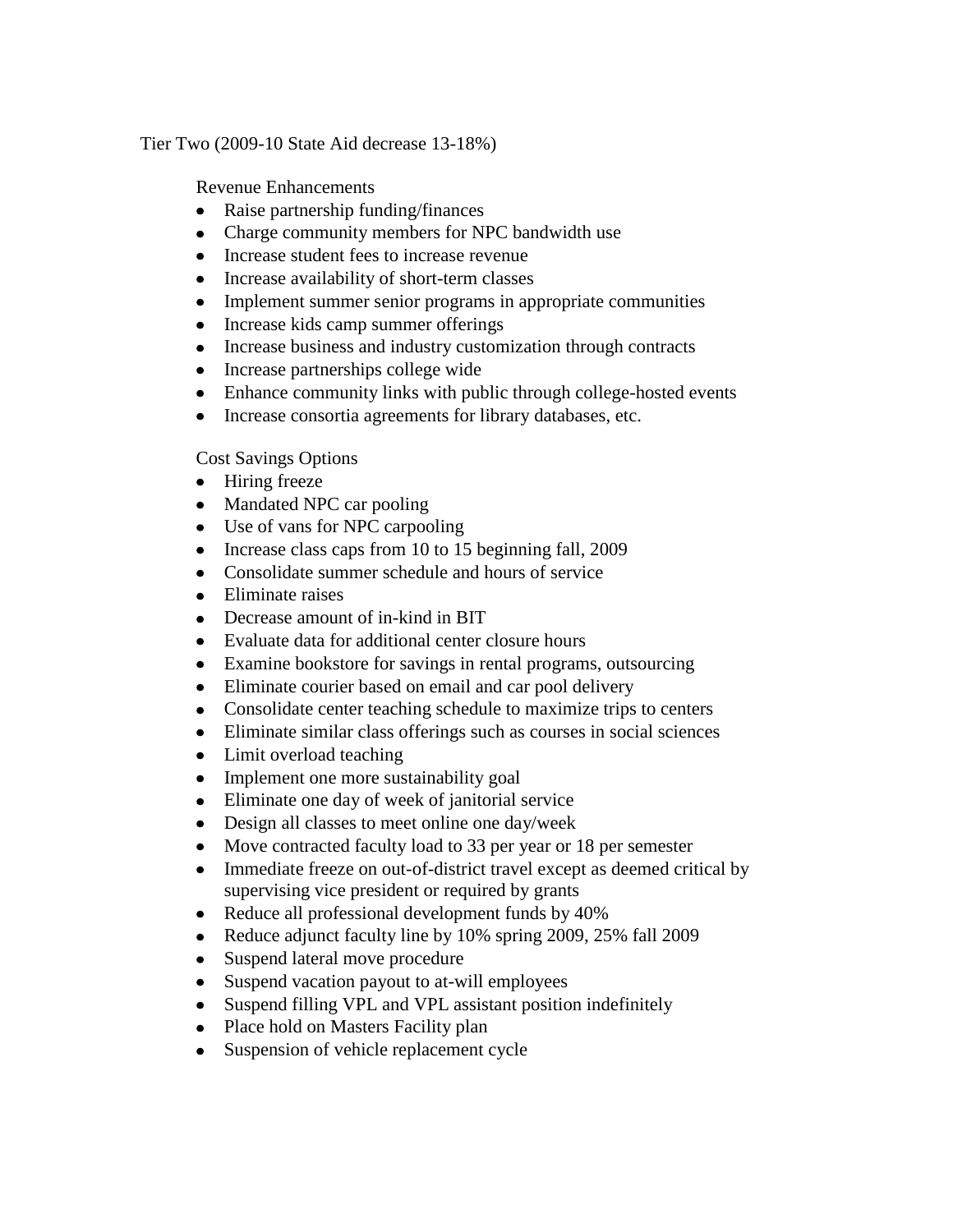Tier Three (decrease in 2009-10 state aid of 19% or more)

Revenue Enhancements

- Increase grant revenues significantly
- Sell parking permits
- Increase partnership finances more
- Further review campus/center data for increased service hour cuts/implement
- Cap benefit expenditures
- Eliminate all bookstore services

Cost Savings Options

- Decrease hours of service across college
- Offer early retirement incentives
- Eliminate programs based on cost/FTSE
- Possible closure of service locations
- Reorganization of college administrative structure for increased efficiency and savings
- Suspend all professional development funding
- Further reductions to custodial services